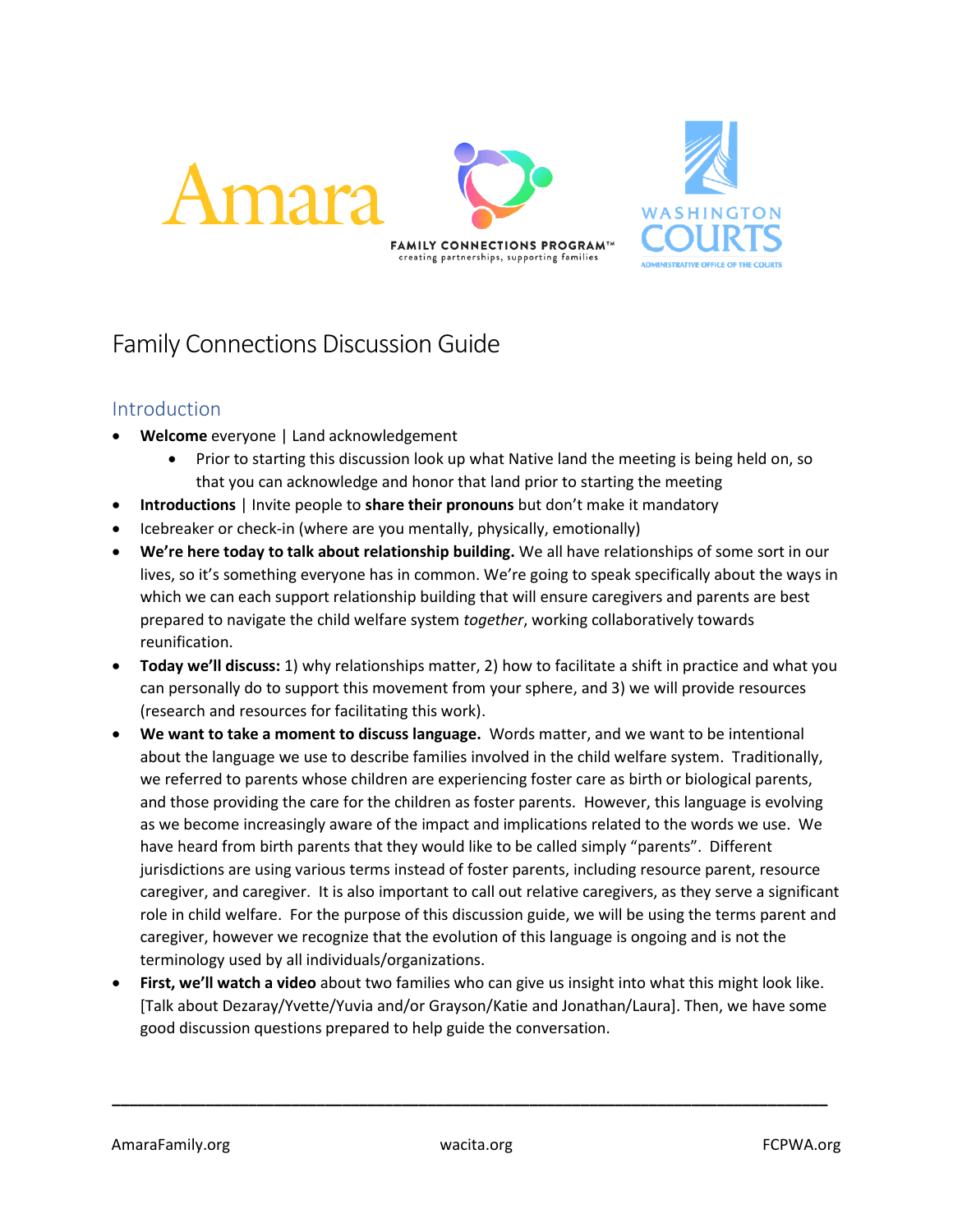# Discussion Questions

[**Note to facilitator** – *review the below questions in advance and select a question or two from each subcategory to explore as a group (depending on your allotted time). Ask the question aloud and then remain silent until someone speaks.*]

#### Facilitating discussion about which relationships in our lives are impactful and why.

- 1. Our own relationships:
	- a. What are the relationships that are important to/for kids?
	- b. Who are/were the important people in your life/who impacted your life and were they family, were they not? Who is a part of your community now? Are they friends, chosen family, friends?
	- c. In Yuvia's video, Dezaray says, "Yvette's like a girlfriend, a mom, and my baby mama.." Was there a time in your life when you needed to build a relationship with someone or people with whom circumstances brought you together (professional workspaces, inlaws, fostering)? How did (or didn't) that work out?
- 2. The relationships we saw in the video:
	- a. What were the meaningful relationships for Yuvia and/or Grayson?
	- b. How did their experiences vary/differ from what you typically see or experience in child welfare?
	- c. What stood out to you about these relationships? What if the parents were Black or Indigenous or Latinx – do you think there would be different challenges? And, if so, what might those look like and how could they be addressed?
	- d. What do you think Yvette has learned from Dezaray? What do you think Katie and Jonathan have learned from Laura?
	- e. How does Grayson benefit from seeing his birth mother, Laura, his Uncle Rob, and his "other mother" Katie and his father Jonathan spend time together – with both sides of the families?
	- f. How did you feel when you heard Katie Biron say, "It was really, really important to me to keep a mindset that he was Laura's son, and not my son, until the day she relinquished her rights and we adopted him -- and then he became *our* son. And be 'ours' I mean Laura's, Jonathan's and mine." ?
- 3. Challenges in relationship building:
	- a. Relationship building is hard no matter what --- fear is a natural piece of this. When you think about your most meaningful relationships were they always easy? What *makes* them meaningful?
	- b. How did Dezaray and Yvette build meaningful relationships through a system that is designed to dictate how they relate to one another? How can you imagine building a relationship within the confines of a system like child welfare?
	- c. What did you think when Jonathan said the close relationships his family holds with Grayson's mother, Laura, and Grayson's Uncle Rob were "unique" but that "they don't have to be" for other foster, adoptive, and birth families?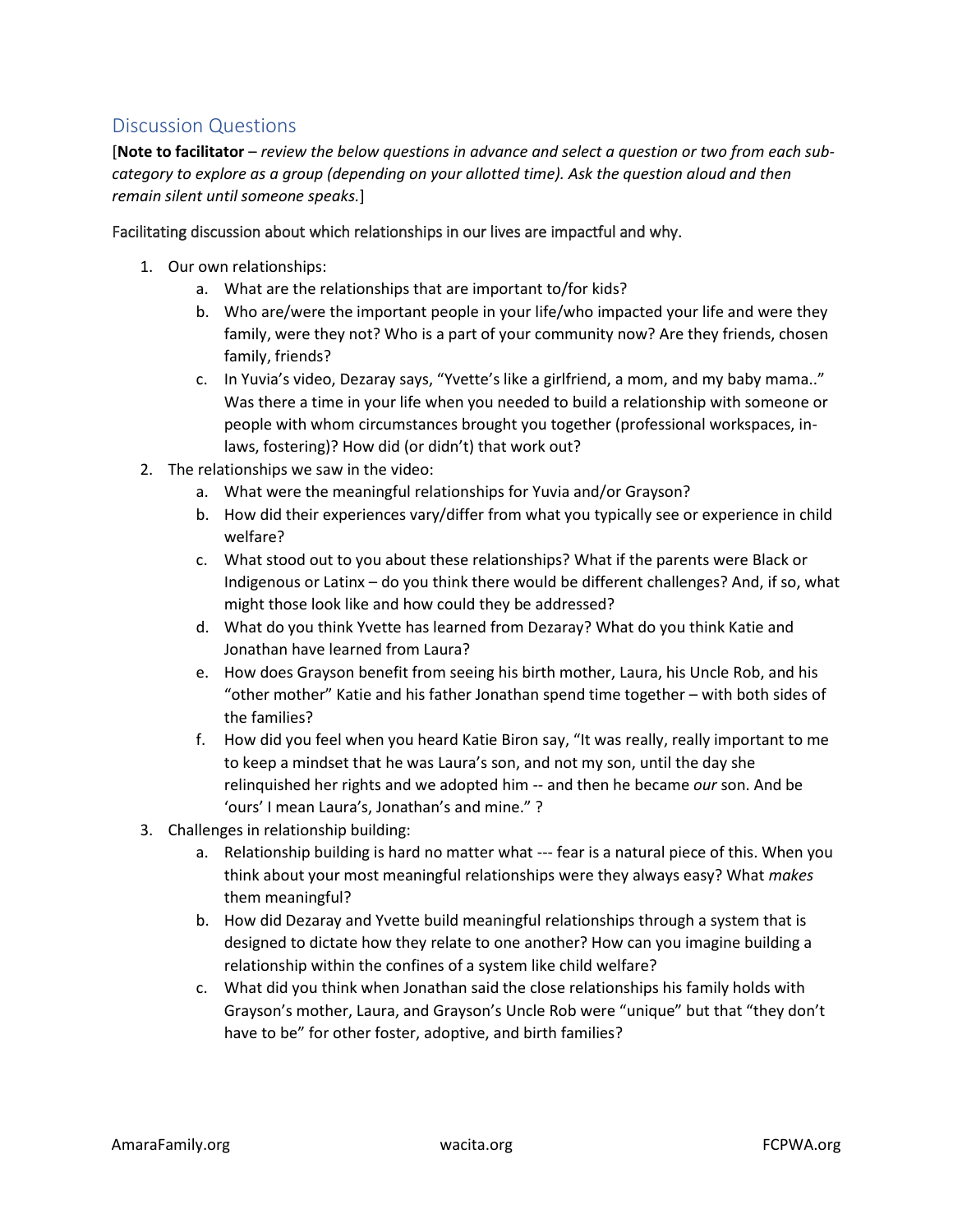Facilitating discussion about how we shift our own work and use our "spheres of influence" to help create positive change within child welfare.

- 1. The state of foster care and a vision for change:
	- a. What comes to mind when you think about a parent whose child is in foster care? What comes to mind when you think about caregivers (does this change if you use the words foster parent)?
	- b. Do you think the foster care system fails or succeeds more often? Why or why not?
	- c. Do you think relationships between parents and caregivers need to improve? Does this matter? Why?
	- d. What's the goal of child welfare and how do these types of relationships work toward that goal?
	- e. How did the videos impact your perspective on what's possible when it comes to relationship building between caregivers and parents?
	- f. What did you think when Yvette talked about feeling like she was "breaking the rules" by building a relationship with Dezaray?
	- g. Is this the way that every case happens right now? If so, how? And if not, what's preventing this from being the norm?
- 2. How do we make changes to the child welfare system?
	- a. Caregivers play a critical role in helping keep children in foster care connected with their parents and other family members, building relationships with parents to support the child or children they all love and to increase the likelihood of reuniting families. Collaborative relationships between parents and caregivers support children's positive outcomes in adulthood. What changes, within your own sphere or system, might be made in order to see more of these connections to support positive outcomes for kids?
	- b. What changes to the system might be made in order to protect more children? What changes might be made to keep families safely together?
	- c. Research has shown that parents and caregivers are afraid of building these relationships. Why do you think that is the case? (Possible reasons/examples: it's unsafe, unknown, they don't know how to do it, the system isn't helping them do it)
	- d. How is the relationship between a caregiver and parent helpful?
	- e. What role does the media (news outlets, social media, TV shows, films) play in shaping people's opinions about foster care and child abuse? How does the media tell stories of foster care, of kids in foster care (negative stories v. positive stories)? How does the media share or tell stories about parents whose kids are in foster care (and who are the people telling the stories: do we see/hear from those who are most impacted)? How does the media share or tell stories of foster parents and other caregivers, of social workers, case workers and advocates? Discuss what kinds of stories and portrayals you'd like to see shared in the media. How can we help media outlets and others tell a more realistic and nuanced story that reflects what it's really like?
	- f. Discuss ways to involve entire communities in improving foster care. How can we all work together to improve or even transform foster care?
	- g. We know Black and Indigenous children are separated from their families at higher rates, and stay in foster care longer, than White children. How can we confront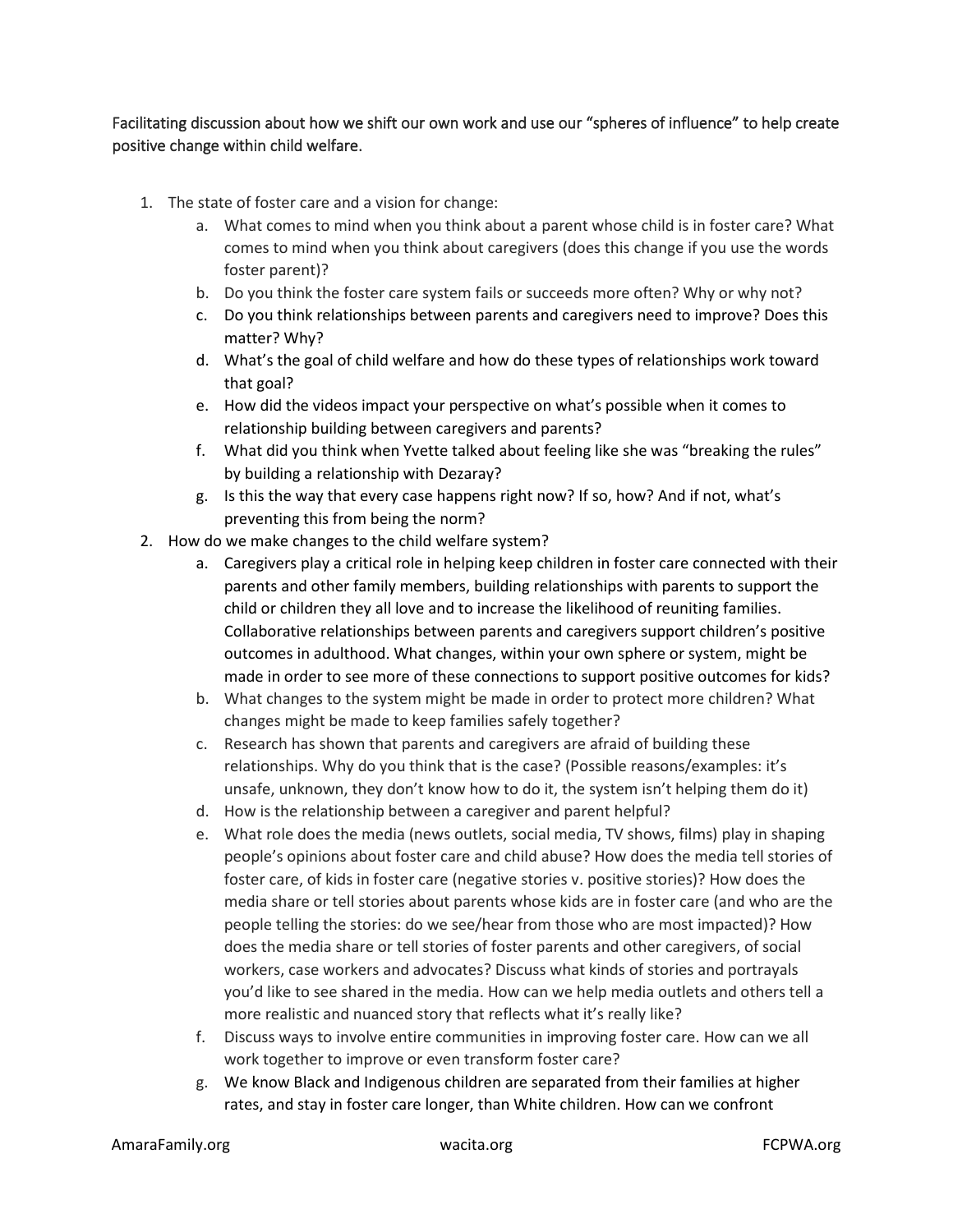institutionalized racism within child welfare and work to dismantle it through authentic relationship building between parents and foster parents?

- 3. Person/role specific questions:
	- a. What is your sphere of influence? How can you personally support this work moving forward?
	- b. What can you do, in your role to help build relationships (e.g. set clear expectations for all parties, provide permission to share information; encourage information sharing, ask about how information is being shared, offer to help, etc.)?
	- c. How do you see your work (judge/attorney/case worker/parent/caregiver/advocate) shifting or changing to facilitate stronger relationships to support children in foster or kinship care?
	- d. What are the practical things you can do to help? What are some of the barriers? If you don't have a family connections program, what can you do to work toward this now? How can you implement small change that works toward a culture shift where this is the standard?
	- e. What can foster parents do to acknowledge and honor the culture, religion, race, gender identity or expression, sexual orientation or ethnicity of the child/children in you care if different from your own? And how do you see this work as extending to the relationship with the child's or youth's parents?

## What we know (from research and feedback from families)

**Would it surprise you to know that most parents and caregivers want to build these types of relationships, but that they're uncertain how or if they're even allowed?** Think about what Jonathan and Katie Biron shared in their video: "There's an understanding that kids deserve to have connection. They deserve to know where they come from. But the huge gap is how...There's room to start small and then increase it as you feel more comfortable."

**\_\_\_\_\_\_\_\_\_\_\_\_\_\_\_\_\_\_\_\_\_\_\_\_\_\_\_\_\_\_\_\_\_\_\_\_\_\_\_\_\_\_\_\_\_\_\_\_\_\_\_\_\_\_\_\_\_\_\_\_\_\_\_\_\_\_\_\_\_\_\_\_\_\_\_\_\_\_\_\_\_\_\_\_**

**There is fear on all sides** (the parents, caregivers – foster/resource/kinship parents, and child welfare workers) and it often gets in the way of building the partnerships our families need and children desire.

In a survey conducted by Amara with caregivers and parents in 2019, parents and caregivers alike indicated fears of being judged, not feeling welcomed/understood, and not knowing what to expect from being connected:

A caregiver said: **"**Preconceived notions by the bio parents that we (caregivers) are the bad guys and are out to take away their children."

A parent said: "Feeling like I was the bad guy and fear of being treated as if I didn't love my children."

They also expressed excitement to exchange information about the child.

A parent shared the following motivation: "The communication meant everything to me and those pics kept my mind focused, kept my path in recovery strong and my heart beating. I am so grateful to know he was happy and smiling."